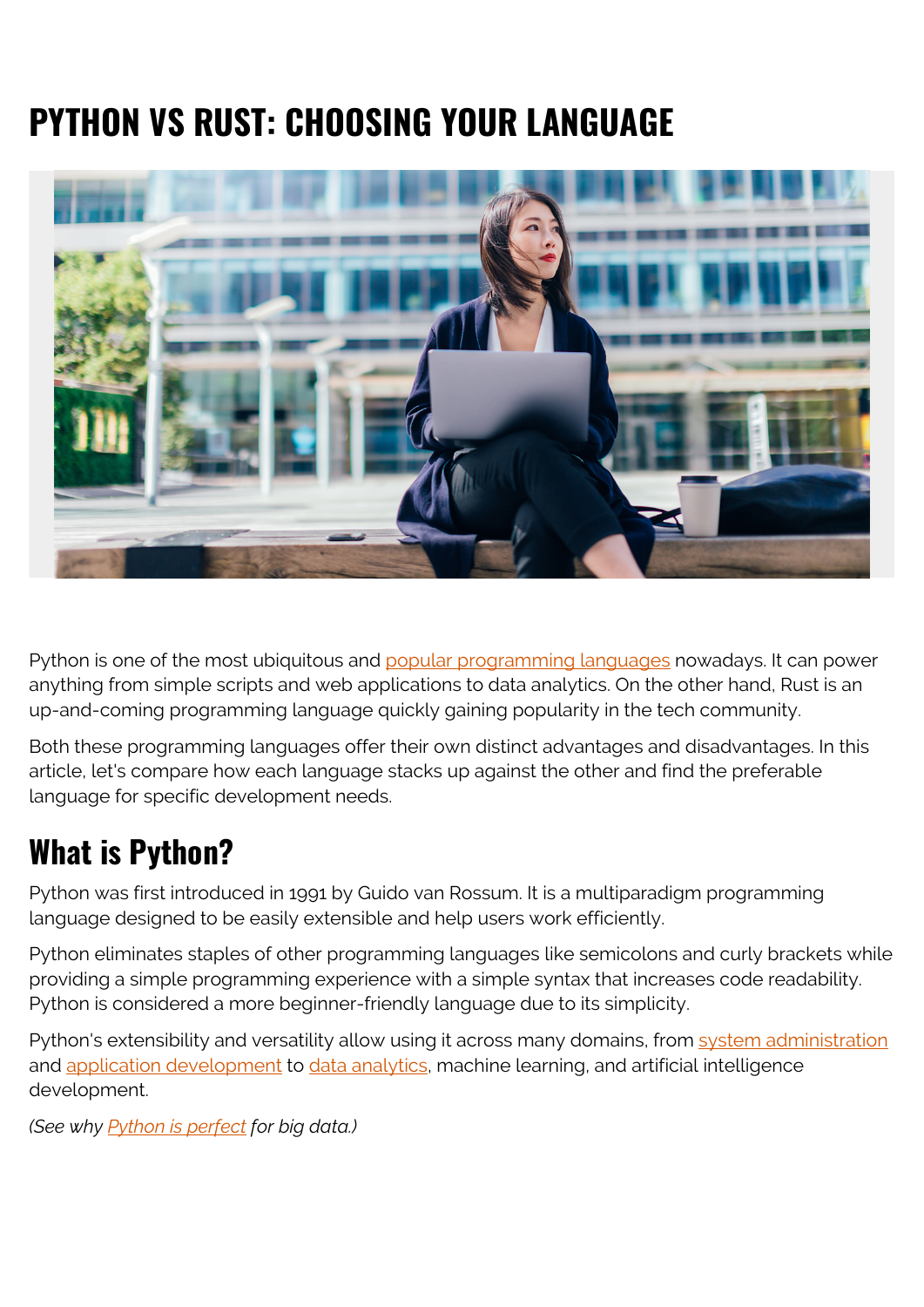## **Advantages of Python**

- **Python has a relatively smaller learning curve compared to other languages.** It can provide a simpler development experience without compromising functionality. The [asynchronous](https://blogs.bmc.com/blogs/asynchronous-programming/) [coding style](https://blogs.bmc.com/blogs/asynchronous-programming/) allows developers to easily handle complex coding requirements.
- **A massive collection of libraries and frameworks is available.** Python has gained an impressive number of libraries and frameworks due to its maturity and popularity. As a developer, there is a high chance that you can find a library or framework for any kind of functionality.
- **Python integrates with a wide variety of software,** including enterprise applications and databases. It can be easily integrated with other languages like PHP and .NET.

### **Disadvantages of Python**

- Python is slower compared to compiled options such as C++ and Java since it is an interpreted language.
- While Python is easy to debug, some errors won't be shown until runtime.

*(Read our comparisons of Python to [Java](https://blogs.bmc.com/blogs/python-vs-java/) & [Go](https://blogs.bmc.com/blogs/go-vs-python/).)*

### **What is Rust?**



Rust is a multiparadigm general-purpose programming language introduced by Graydon Hoare from Mozilla Research. Rust is focused on safety, stability, and performance. It is a statically typed programming language with a memory-efficient architecture and is C/C++ compliant.

Even though Rust is a newer language compared to Python, it has quickly gained popularity within the developer community and is the most loved technology, according to the [2021 StackOverflow](https://insights.stackoverflow.com/survey/2021#technology-most-loved-dreaded-and-wanted) [developer survey.](https://insights.stackoverflow.com/survey/2021#technology-most-loved-dreaded-and-wanted) Rust can also be used in many different domains such as:

- System developments
- Web applications
- Embedded systems
- Blockchain
- Game engines

#### **Advantages of Rust**

- Rust is performance-oriented compared to other languages with its fast and memory-efficient architecture with no runtime or garbage collection.
- Enforces strict safe memory allocations and secure coding practices.
- Direct safe control over low-level resources. (Comparable to C/C++)

#### **Disadvantages of Rust**

• Relatively higher learning curve compared to languages like Python. A higher degree of coding knowledge is required to use Rust efficiently.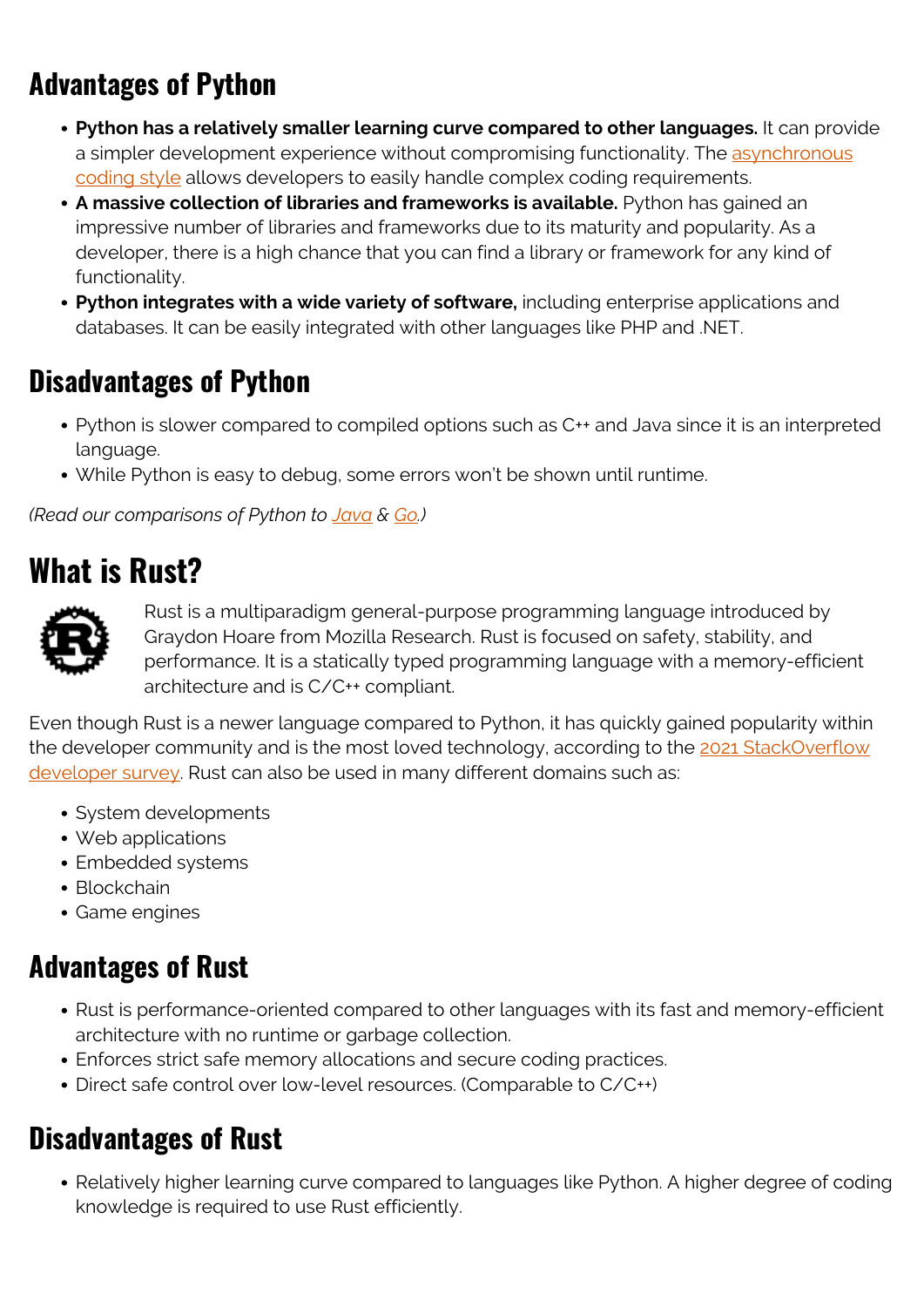- Low level of [monkey patching](https://dev.to/napoleon039/monkey-patching-what-is-it-and-should-you-be-using-it-50db) support.
- The compiler can be slow compared to other languages.

## **Comparing Python vs Rust**

Since we have a basic overview of Python and Rust now, let's compare them to understand how they stack up against each other.

#### **Ease of coding**

Python is inherently designed to provide a simpler development experience. Its highly readable code structure and simple syntax provide developers with a better coding experience. Additionally, users can easily adapt Python to any need and start development quickly as it can be used for many use cases.

Meanwhile, Rust is geared more towards system programming and better suited for specific usecases. Rust will have a steeper learning curve to utilize its features properly.

#### **Performance**

As an interpreted language, Python is slower, even with options like CPython geared towards speed. Rust is faster and can be more than twice as fast as Python. Since Rust is compiled directly into machine code, there is no interpreter or virtual machine between the code and the hardware. Another factor that improves the performance of Rust is its memory management.

Even without a garbage collector like in Python, Rust ensures proper memory management from the get-go by enforcing checks for memory leaks and irregular memory behaviors. Overall, Rust has comparable performance to languages such as C and C++ without overheads.

### **Garbage collection**

Rust provides developers the option to store data on the stack or the heap. This feature can be used during the program compilation to determine when the memory is no longer required and should be cleaned.

Moreover, this option clears out data without the need for the program to decide on allocating and cleaning memory. Rust can be easily integrated with other languages without adversely affecting them as it eliminates the need to run a garbage collector constantly.

Python utilizes a garbage collector to check for memory that is not in use and cleans up that unnecessary memory while the program is running.

#### **Documentation**

Both these programming languages have excellent documentation by official sources as well as community-provided sources. Python documentation is more beginner-friendly, and even community contributions are clearly defined in an easily understandable manner.

Rust also has simple-to-understand documentation. Yet it's a bit geared towards more technically experienced users and can be a little complex compared to Python.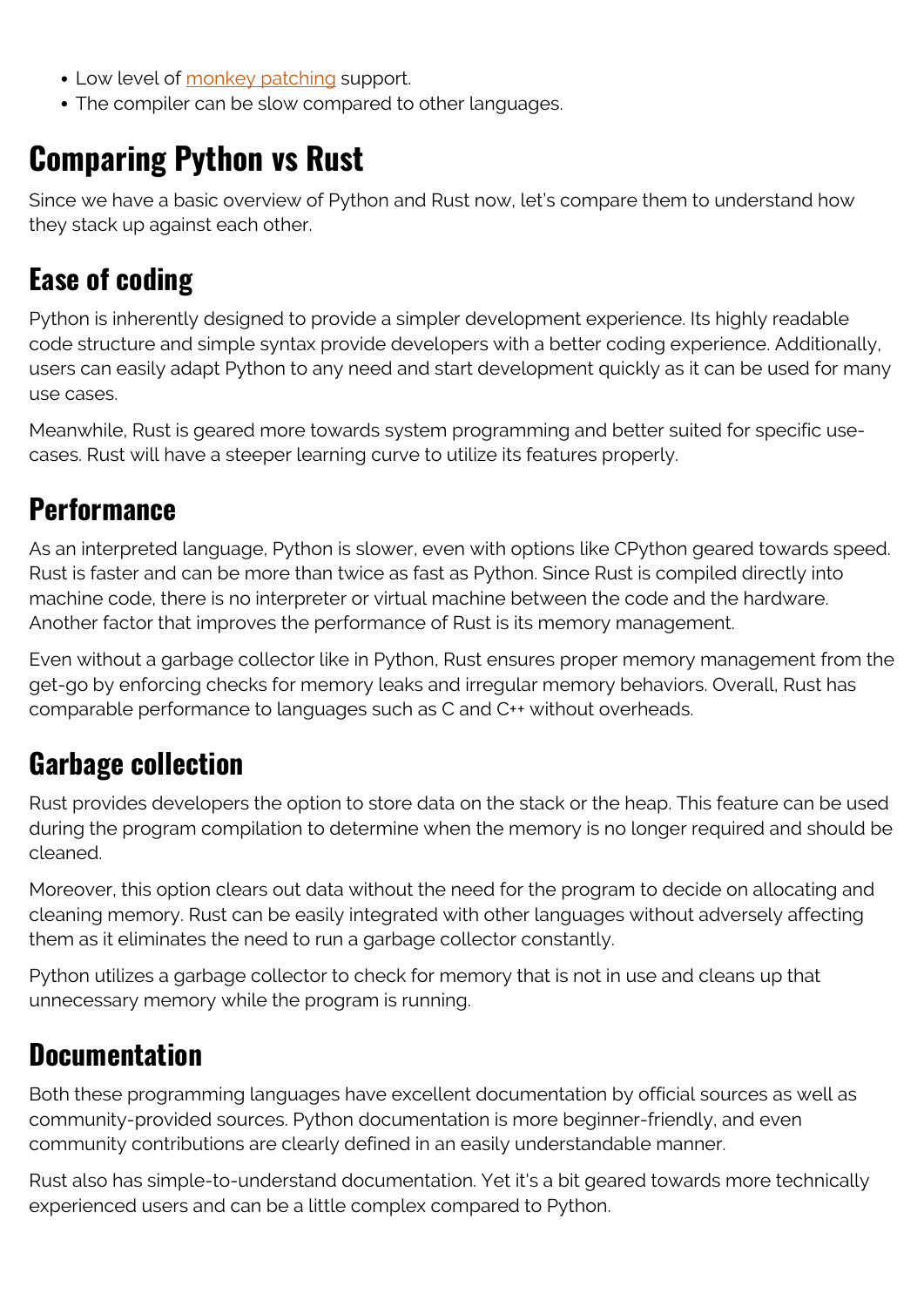## **Extensibility**

Python offers a clear advantage in terms of extensibility due to the sheer number of libraries, frameworks, software, and services that are available for Python or support Python.

While Rust is a relatively new language, it has a rapidly growing ecosystem due to its popularity. However, it is not comparable to the options available with Python.

## **Error handling**

How Python and Rust handle errors is entirely different. Python will throw an exception when an error is encountered. Rust will return a value when an error is found, while Python will simply throw an error without providing any suggestions on how to fix it. Meanwhile, Rust will provide some recommendations to easily pinpoint and fix the issues.

Rust will provide an improved development experience and a better and easier debugging experience than other compiled languages due to its features like:

- Guaranteed memory safety
- Reliability and consistency
- Comparative user-friendliness

Unlike Python, Rust prevents the need for users to wait until runtime to determine some errors.

### **Security**

Rust emphasizes security, and the guaranteed memory is what separates Rust from other similar languages like C or C++. Rust is completely memory safe unless explicitly specified by the developer. According to [Secure Rust Guidelines](https://anssi-fr.github.io/rust-guide/), the compiler tracks how many variables refer to given data and enforce a set of rules to manage and secure memory at any point for a Rust program.

In contrast, Python requires developers to configure the memory management and prevent any memory leaks by themselves.

### **Community**

As both languages are open-source projects, the community is directly involved with the development and improvement of them. Python has a considerably larger community as the more mature platform. You can easily find resources for any kind of Python development need, and you can find guides or answers to most problems with a quick google search.

Rust also has a small yet friendly and highly active community. However, you might need to spend a bit more time finding resources for your exact needs.

## **Choosing between Python & Rust**

Both these languages have their unique approaches to development, with each language excelling in one aspect or another. What to choose depends on the [specific use case of the developer.](https://blogs.bmc.com/blogs/application-developer-roles-responsibilities/)

In general, Python: